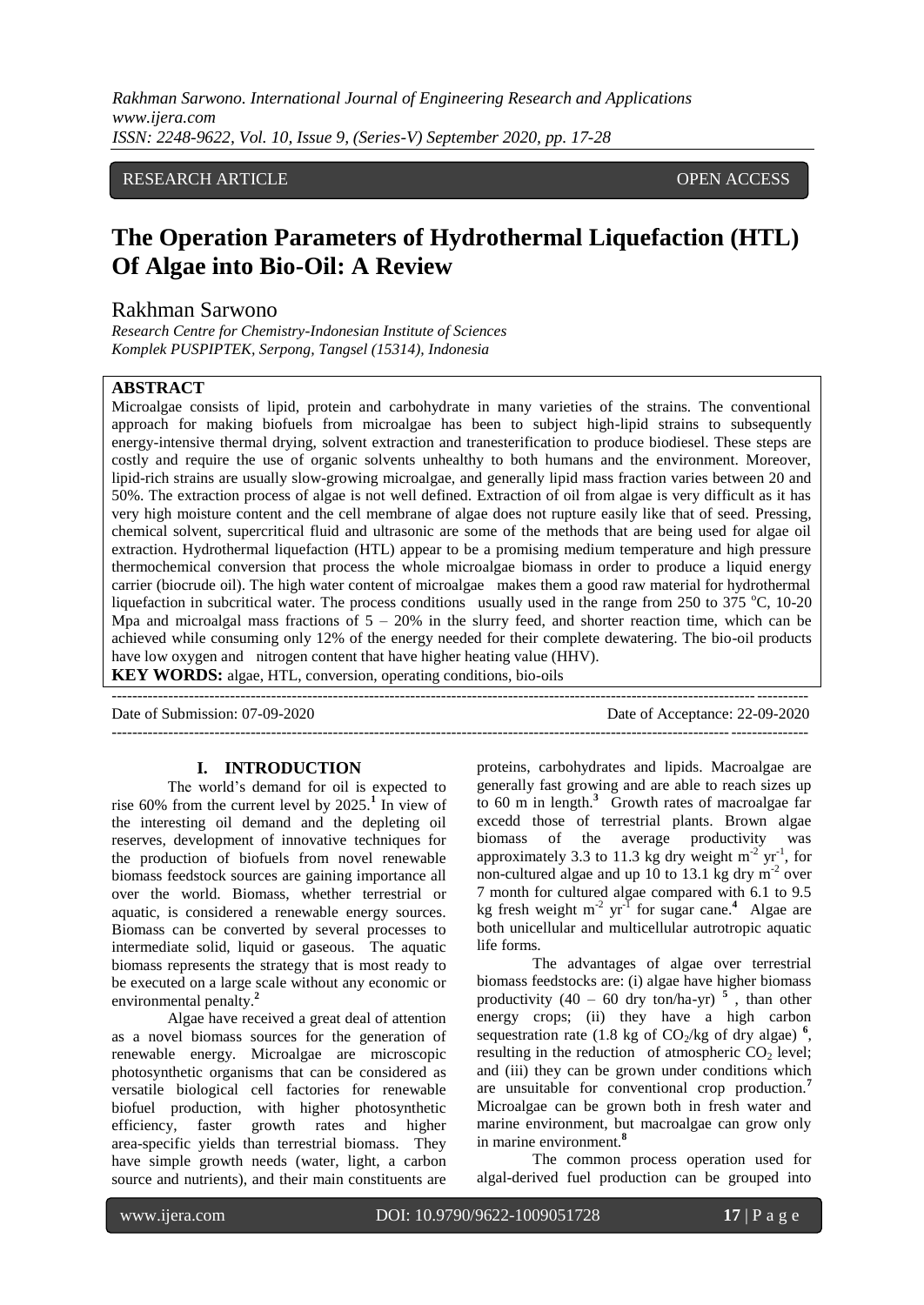four main areas: i) Cultivation, ii) harvesting, iii) Extraction, and iv) Conversion of oil into fuel . In the future successes of macroalgal-derived fuel will be dependent on achieving an optimised, energy efficient process in each of these four areas. Many processes for the manufacture of fuels from biomass, such as direct combustion, pyrolysis, gasification, and current commercial biodiesel production, require a dry feedstock and drying is required prior to energy extraction. The inclusion of a drying stage in macroalgae-to-fuels processes will have a significant impact on economic, since the water content of macroalgae (80 – 90%).**<sup>9</sup>** Many processes for the manufacture of fuels from biomass, such as direct combustion, pyrolysis, gasification, and current commercial biodiesel production, require a dry feedstock and drying is required prior to energy extraction. The inclusion of a drying stage in macroalgae-to-fuels processes will have a significant impact on economic.

In the past, macroalgae applications mainly focused on their usage as food, animal feed, and bio-fertilizer, cosmetics and medicinal.**<sup>10</sup>** Recently, algae have recieved a great deal of attention as a novel biomass source for the generation of renewable energy.**<sup>11</sup>** Conventional approach for making biofuel from algae used transerterification that requires dewatering and drying of wet algae and also used organic solvent for the extraction of lipids which makes it expensive.<sup>12</sup> Recently, studies on hydrothermal liquefaction of aquatic plants such as algae in particular has been increasing and gaining interest as the process is mostly suited for conversion of wet feedstock. Furthermore, in hydrothermal liquefaction of algae, not only the lipids but the whole algae is also used for producing bio-crude and

the total yield is higher than the original lipids in the algal biomass, this suggest that oils are produced from non-lipid component of the algal biomass as well.**<sup>13</sup>**

# **I.1 Macroalgae**

Macroalgae constitute the most important component in the marine ecosystems that serve for the marine bioresources prevention by preventing eutropication and pollution.**<sup>14</sup>** Macroalgae belong to the lower plants, in that they do not have roots, stems, and leaves. Instead, they are composed of a tallus (leaf-like) and sometimes a stem and a foot. Some species enclose gas-filled structured to help in buoyancy. They can grow very fast and in sizes of up to tens of meters in length.**<sup>15</sup>** In their natural environment, macro-algae grow on rocky substrates and form stable, multilayered, perennial vegetation, capturing almost all available photons. Approximately 200 species macroalgae are used worldwide.

Macroalgae are mainly utilized for the production of food and extraction of hydrocolloids, and it is possible to produce ethanol from algae.**<sup>16</sup>** Macroalgal biomass contains high amounts of carbohydrates at least 50%, which can be used in ethanol fuel production.**<sup>17</sup>** Microalgae can provide several different kinds of renewable biofuel. These include methane produced by the anaerobic digestion of the algal biomass. Biodiesel is synthesized from the micro algal oil,**<sup>18</sup>** and biohydrogen produced by a photobiological mechanism. Serious interest is also motivated by concern about global warming that is associated with the use of fossil fuels. The carbohydrate contents of some macroalgae are given in Table 1.

| Species           | Group (or phylum) | Carbohydrate (%) |
|-------------------|-------------------|------------------|
| Ulva              | Green algae       | 42.0             |
| Enteromorpha      | Green algae       | 64.9             |
| <b>Monostroma</b> | Green algae       | 63.9             |
| Laminaria         | Brown algae       | 39.3             |
| Alaria            | Brown algae       | 39.8             |
| Sargassum         | Brown algae       | 33.0             |
| Padina            | Brown algae       | 31.6             |
| Porphyra          | Red algae         | 45.1             |
| Rhodymenia        | Red algae         | 44.6             |
| Gracilaria        | Red algae         | 61.75            |

**Table 1.** Carbohydrate contents of Macroalgae**<sup>19</sup>**

Macroalgae have low amounts of lignin, they have significant amounts of sugars that could be used in the fermentation process for the production of bioethanol.<sup>17</sup> From an economic point of view it is not viable to produce biofuels from macroalgae with the current technology, except if the production

process is combined with another, such as pollutant removal or the production of bio-based products.**<sup>20</sup>** Macroalgae as feedstock will add a new sector of this area for various commercial applications. Macroalgae have advantages above microalgae, as being easier to harvest, but they grow slower and have lower lipid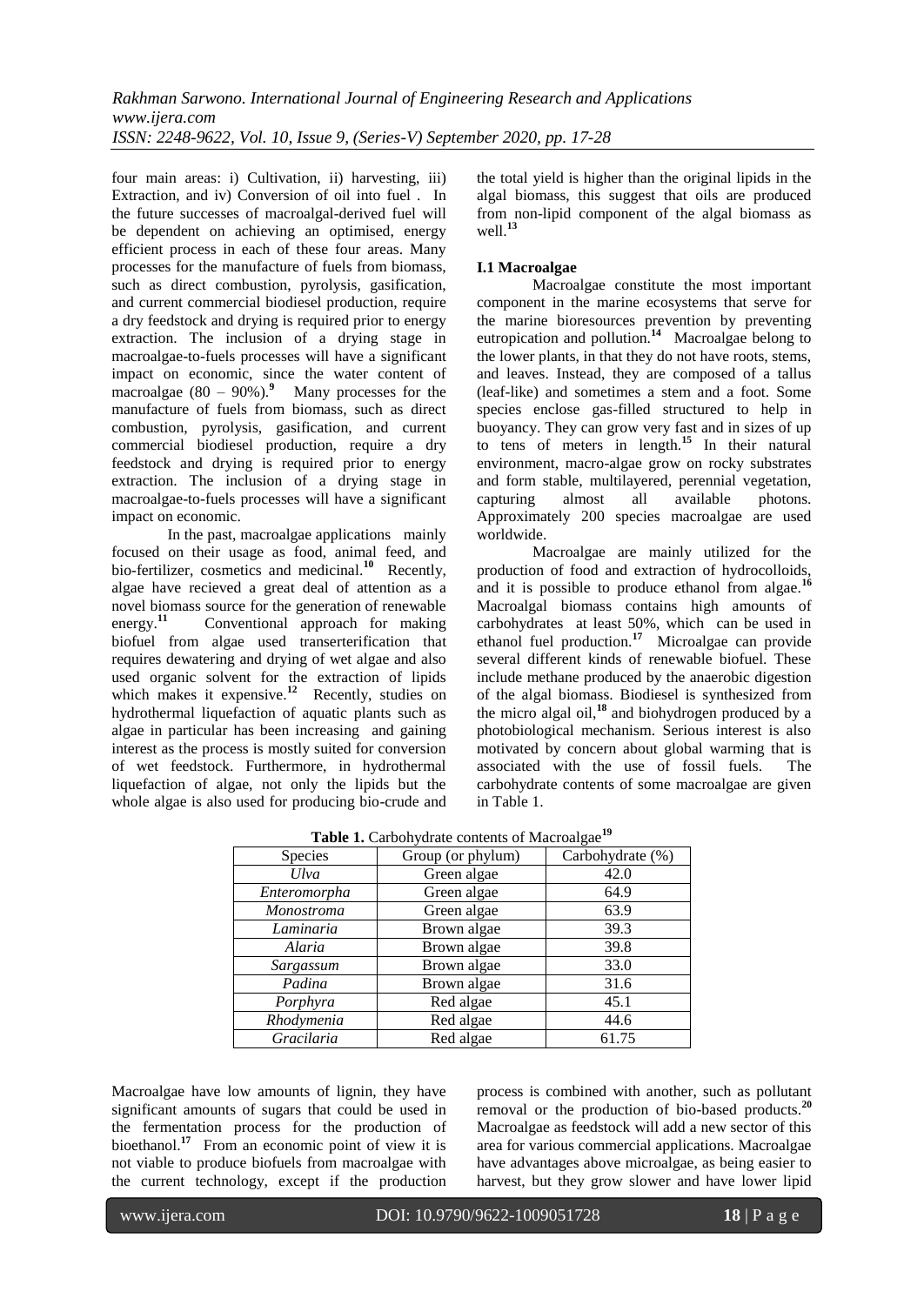content than microalgae.

#### **I.2 Microalgae**

Microalgae are photosynthetic microorganism that are found in both marine and freshwater habitats. Microalgae have been classified<br>based on various characteristics such as based on various characteristics such as pigmentation, photosynthetic storage products, the arrangements of photosynthetic membranes, and other morphological features. At present, microalgae species are divided into four groups, namely diatoms (Bacillariophyceae), green algae (Chlorophyceae), blue green algae (Cyanophyceae), and golden algae (Chrysophyceae). **<sup>1</sup>**

As heterotrophs, the algae rely on glucose or other utilizable carbon sources for carbon metabolisms and energy. The biomolecules such as carbohydrates, proteins, lipids, and nucleic acids are the common constituents in microalgae.**<sup>21</sup>** Microalgae are not lignocellulosic in composition, and the chemistry is entirely different, involving proteins, lipids and carbohydrates.**<sup>22</sup>**

Microalgae are an especially promising for advanced biofuels production for a number of compelling reasons, including high photosynthetic efficiency, higher area specific yield, possibility of a frequent harvest because of their rapid growth rate. They can also be cultivated in different climates, in saline water and on non-arable land so there is no competition with conventional cropland. Its cultivation can be coupled with wastewater bioremidiation since they can also remove nitrogen, phosphorus and heavy metals.**<sup>23</sup>**

Microalgae appear to be an attractive renewable energy source.**<sup>24</sup>** Many strains of microalgae are known to produce high quantities of lipids that can be converted into biodiesel.**<sup>25</sup>** Biofuel production using microalgal farming offers the following advantages:

• Increased efficiency or decrease in the cost. The production cycle does not directly affect the human food chain supply system, avoiding the food againt fuel conflict.

| Feedstock                      | Oil content (% dry wt) |
|--------------------------------|------------------------|
| Botryococcus braunii           | $25 - 75$              |
| Chlorella sp.                  | $28 - 32$              |
| Chlorella vulgaris CCAP211/11b | 19.2                   |
| Chlorococcum sp. UMACC112      | 19.3                   |
| Chaetoceros muelleri F&M       | 33.6                   |
| Chaetoceros calcitrans CS 178  | 39.8                   |
| Crypthecodinium cohnii         | 20                     |
| Cylindrotheca sp.              | $16 - 37$              |
| Dunaliella primolecta          | 23                     |
| Isochrysis sp.                 | $25 - 33$              |
| Monallanthus salina            | >20                    |
| Nannochloris sp.               | $20 - 35$              |
| Nannochloropsis sp.            | $31 - 68$              |
| $N$ eochloris oleoabundans     | $35 - 54$              |
| Nitzschia sp.                  | $45 - 47$              |
| Phaeodactylum tricormutum      | $20 - 30$              |
| Pavlova lutheri CS182          | 30.9                   |
| Schizochytrium sp.             | $50 - 77$              |
| Scenedesmus sp. F&M-M19        | 19.6                   |
| Scenedesmus sp. DM             | 21.1                   |
| Skeletonema sp. CS252          | 31.8                   |
| Tetraselmis suecica            | $15 - 23$              |

**Table 2**. Oil content of microlagae **<sup>27</sup>**

 Microalgae do not give any competition for land-based plants used for food production, fooder, and other value-added products. **<sup>26</sup>**

 Microalgae can grow in fresh, brackish, or salt water environments or non-arable lands that are incompatible for growing other crops and conventional agriculture. **<sup>28</sup>**

The most common microalgae contain oil ranges

between 20 and 50% by dry weight of biomass, but superrior productivities can be attained. **<sup>29</sup>**

 Microalgae are able to produce various valuable supplementary products such as carbohydrates, proteins, biopolymers, and residual biomass, and these can be used for feed or fertilizer purposes.

 Considerating of microalgae as an efficient cellular system for harvesting solar energy for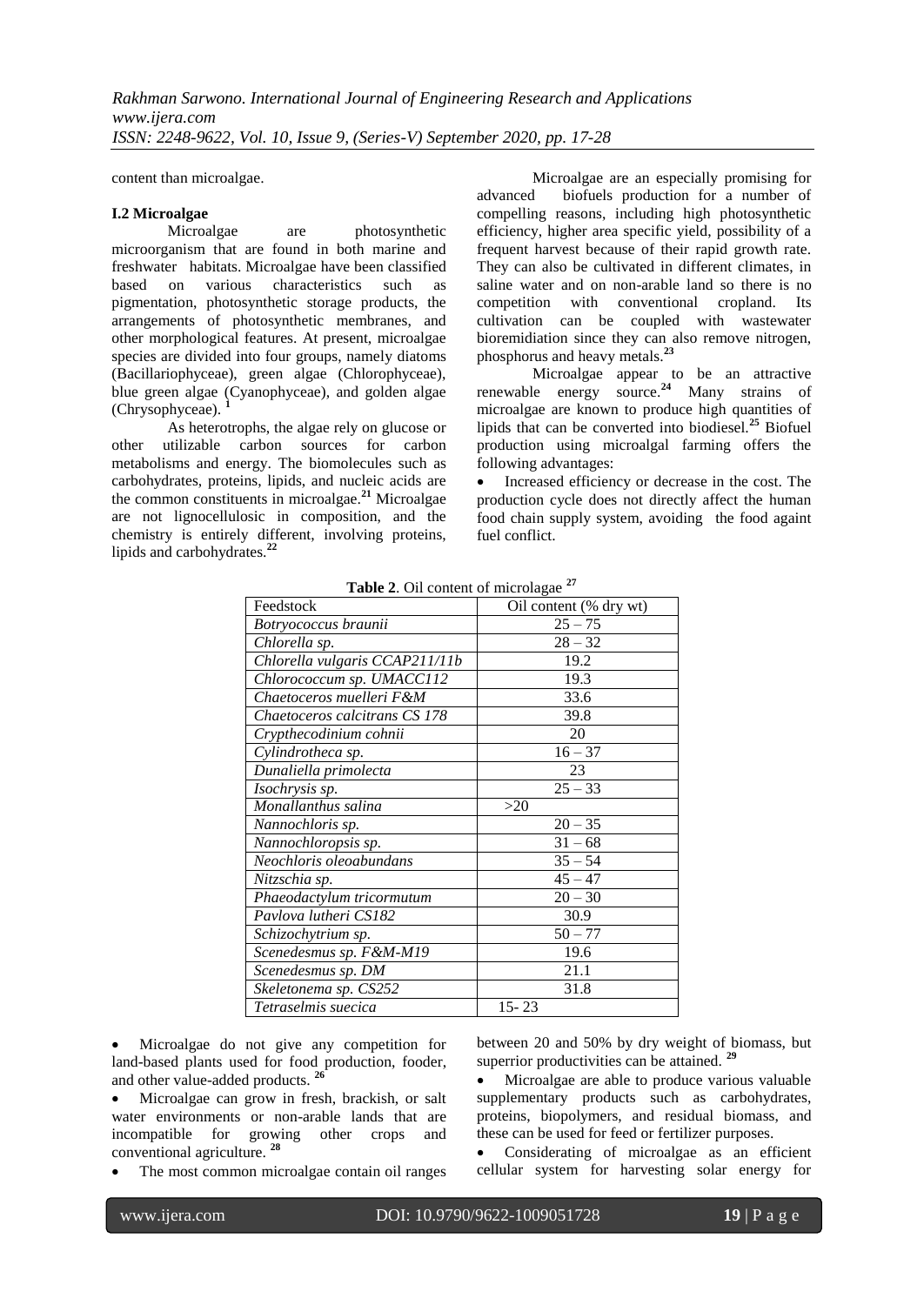production of various organic compounds.**<sup>30</sup>**

 Microalgae are able to fix carbon dioxyde in the atmosphere, assisting the reduction of atmosphere carbon dioxyde levels, which is recently considered a global crisis.

 Microalgal lipids are typically neutral lipids. Owings to their high degree of saturation and fast accumulation in the cellular system at various stages of microalgal growth. Oil content of microalgae as shown in Table 2.

In spite of the high productivity, biodiesel from micraoalgae still has not yet become economical, algal biodiesel has been priced higher that petroleum based diesel. **<sup>31</sup>** In comparation oil yield to another crops as shown in table 3. In oder to meet the economically feasible co-products with higher value should be produced such as lipid and protein. Extracting lipid and proteins from microalgae prior to HTL improve the economics of the process while at the same thing reducing the nitrogen content of the biocrude oil. **<sup>32</sup>**

| <b>Table 9.</b> I constock on yield |                    |  |
|-------------------------------------|--------------------|--|
| Crop                                | Oil yield (L/ha-Y) |  |
| Soybean                             | 450                |  |
| Camelina                            | 560                |  |
| Sunflower                           | 955                |  |
| Rapeseed                            | 1,190              |  |
| Jatropha                            | 1,890              |  |
| Oil Palm                            | 5,950              |  |
| Microalgae                          | $3,800 - 50,800$   |  |

**Table 3**. Feedstock oil yield **<sup>27</sup>**

# **II. HYDROTHERMAL LIQUEFACTION (HTL) OF ALGAE**

The conventional approach for making biofuels from microalgae has been to subject high-lipid strains to subsequently energy-intensive thermal drying, solvent extraction and tranesterification to produce biodiesel. These steps are costly and require the use of organic solvents unhealthy to both humans and the environment. Moreover, lipid-rich strains are usually slow-growing microorganisms, and generally lipid mass fraction varies between 20 and 50%.**<sup>27</sup>** The extraction process of algae is not well defined. Extraction of oil from algae is very difficult as it has very high moisture content and the cell membrane of algae does not rupture easily like that of seed.**<sup>33</sup>** Pressing, chemical solvent, supercritical fluid and ultrasonic are some of the methods that are being used for algae oil extraction.

In order to make microalgae an economically viable alternative for biodiesel production, the revenues from all their fractions need to be maximaized. In this context, hydrothermal liquefaction appear to be a promising medium

temperature and high pressure thermochemical conversion that process the whole microalgae biomass in order to produce a liquid energy carrier (biocrude oil). The high water content of microalgae makes them a good raw material for hydrothermal liquefaction in subcritical water. The process conditions reported in literature usually range from 250 to  $375$  °C, 10-20 Mpa and microalgal mass fractions of  $5 - 20\%$  in the slurry feed, which can be achieved while consuming only 12% of the energy needed for their complete dewatering. **<sup>34</sup>**

Liquefaction is a medium temperature and high pressure process where biomass is converted into a stable liquid hydrocarbon fuel (bio-oil) in the presence of a catalyst and hydrogen.**<sup>35</sup>** Hydrothermal liquefaction are used for processes where wet biomass is converted to bio-oil in sub- and supercritical solvents or pressurised aqueous pyrolysis.**<sup>36</sup>** But the bio-oil products are lower in oxygen and moisture content than from pyrolysis.**<sup>37</sup>** The ability of hydrothermal liquefaction to handle wet biomass makes it one of the most interesting methods of producing biofuel from algae.**<sup>38</sup>**

In hydrothermal processing wet algae can be used to produce oils which can be upgraded and used.<sup>39</sup> Moreover this process not only proceeds oil from lipids, as in case of conventional lipid extraction method, but also from carbohydrate and proteins, thereby increasing the total oil production with respect to initial lipid presentage.**<sup>40</sup>** High throughput, high energy content, ability to use varied feedstock like waste and lignocellulosic waste, and no need of maintaining specialized mecrobial cultures or enzyme are some of the added advantages of this process.**<sup>13</sup>**

# **III. INFLUENCED OF THE OPERATION CONDITIONS**

Bio-oil and other products from Hydrothermal Liquefaction (HTL) of biomass depends upon various operating parameters. The operating parameters include reaction temperature, pressure, reaction time, heating rate, biomass loading, catalysts, solvent, and type of solvent. **41,42**

# **III.1 Reaction temperature**

Temperature appears to be a critical parameter in the HTL process. Temperature was the most influental parameter upon the yield and properties of bio-oil. Therefore, temperature was selected as the first parameter rather than other variables to investigate its influence on the product distribution and the properties of bio-oil. Typical temperature operation laid on the sub- and supercritical conditions. Typical operating temperatures reported in the liratutures are in the range of 250 – 375 °C. <sup>12,40,43</sup> Increasing the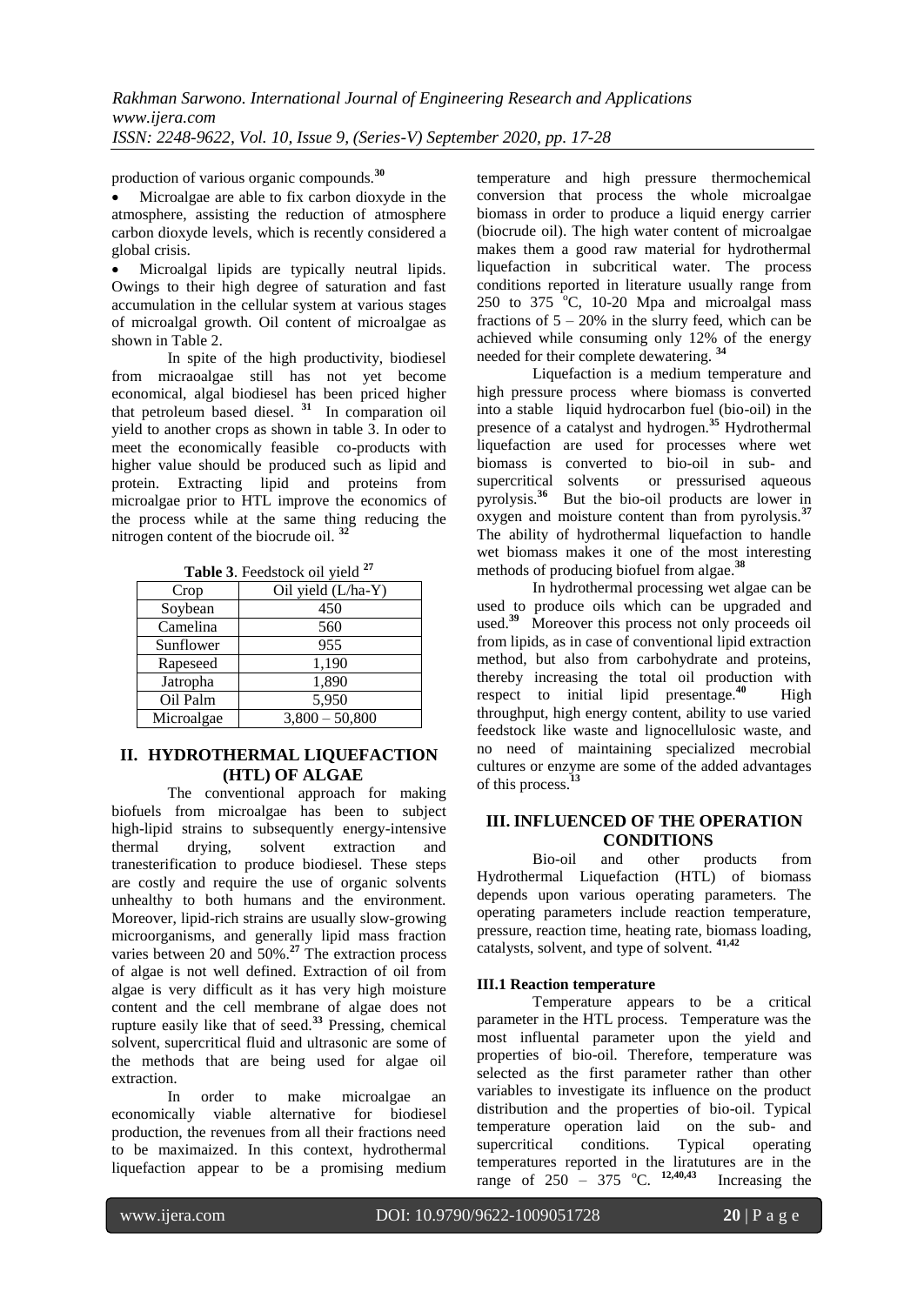temperature leads increasing the bio-oil yield, and then decreasesas the temperature further increased above  $350 \, \text{°C}$ .<sup>44</sup> Increasing the temperature lead the decreases of the oxygen content and a consequently higher heating value (HHV).**45,46** By surpassing the critical point of water, the biocrude yield starts to decline. Supercritical water enhances radical-induced cracking of biocrude molecules to form lighter, more volatile compounds that form gas, which is consistent with the higher gas yield at supercritical conditions.

At the subcritical range of temperatures, the yield of organics in the aqueous phases appears to decrease with an increase in temperature, indicating that higher temperatures promoted the conversion of intermediate water-soluble products. The gas increases with higher temperature, as well as the concentrations of  $CH_4$  and  $C_2$  hydrocarbons. The solid decreases with higher temperature.**<sup>40</sup>**

Typical operating temperatures reported in the literature are in the range of  $250 - 375$  °C, in which bio-oil yield increases with increasing temperature, and then decreases as the temperature is further increased above 350 °C.<sup>44,45</sup> As the temperature increases, the ionic product of water increases darstically near the critical point, and water in this conditions has ability to hydrolyze complex compounds catalyzed by the  $H^+$  and OH<sup>-</sup> ions,<sup>47</sup> as a result these complex proteins, carbohydrates and lipid macromolecules undergo isomerization, defragmentation/ depolymerization and condensation reactions to form bio-oil. If the temperature goes above critical temperature, ionic product decreases and free radical reactions dominates.**<sup>44</sup>** The change in temperature not only exchanges the bio-oil yield but also affects its properties; increase in the temperature also leads to a decrease in oxygen content and consequently higher HHV.**12,45**

Different studies have reported results of bio-oil as a function of temperature.**43,44** Anastasakis **43** found that bio-oil yield obtained from liquefaction of *L.saccharina* was highest at  $350^{\circ}$ C resulted 19.3 wt.%, and decreased as the temperature increased further to 384  $^{\circ}$ C, and resulted 17 – 18 wt.%. The gas yield increased and the char formation decreased as the temperature increased. Increase in temperature from  $250$  to  $350$  °C resulted in increase in carbon content in bio-oil (from 76.6 wt% to 82 wt %) and decrease in oxygen from 10.3 wt.% to 5.4 wt.% content in the bio-oil. Nitrogen content in the oil increased first and then decreased as the temperature increased further.

Alba **<sup>40</sup>** also reported that the bio-oil yield from *Desmodesmus sp*. Depended on the reaction temperature betwee the range of  $175 - 450$  °C, with the increase of temperature, the yield increased at first and decreased on further increase in temperature. The maximum oil yield 49 wt.% was obtained at 375

 $\rm{^{\circ}C}$  at 5 minutes reaction time and decreased there after. Higher temperature leads to rapid hydrolysis of protein into nitrogen compounds e.g. amines, amides, pyroles and indoles through series of decarboxylation and deamination reactions.**39,48** The increasing concentration of N compounds in the biocrude is undesired and they pose serious challengs in refining operations. **<sup>42</sup>**

# **III.2 Reaction time**

The reaction time is defined as the period during which in the set temperature is maintained for HTL, not accounting for the heating and cooling periods. The effect of reaction time is closely linked to the temperature, to attain a high biocrude oil yield, higher temperatures require lower reaction times. In any case, the reaction time most frequently applied is 60 minutes. These may be an opportunity to optimize the reaction time and temperature in order to minimize the cost of the process, while Alba<sup>4</sup> attained 49.4% with only 5 min, and at 375  $^{\circ}$ C.

Normally, high temperature reaction require lower holding time to achieve higher conversion. **<sup>42</sup>** In hydrothermal media, the heavier can convert into liquids, gases or residues as a result of secondary and tertiary reactions,**<sup>49</sup>** which may occur at higher residence time. Boocock **<sup>50</sup>** reported that longer residence times suppressed the bio-oil yield except for very high biomass to water ratios. Alba  $\overline{a}$ observed with the use of sodium carbonate catalyst, there was negligible increase in bio-oil yield for the residence time range of  $5 - 60$  minutes at 300 °C, but there was significant increase in bio-oil yield at 200 <sup>o</sup>C. Anastasakis<sup>43</sup> reported that increasing the residence time rsulted in a decrease of the bio-oil yield, the maximum bio-oil yield of 19.3 wt.% was obtained at 15 min residence time. Jena **<sup>50</sup>** observed the bio-oil yield to increase until 60 min and thereafter decreased with further increase in reaction time. Karagoz **<sup>51</sup>** observed the decomposition products were not similar for longer and shorter residence times both for 180  $^{\circ}$ C and 250  $^{\circ}$ C.

Currently, research is mostly focused to enhanced biocrude yield at the shortest possible reaction time.**53,52** The data obtained in this study confirms that biocrude yields can be produced at very short reaction times, which is economically more advantageous when operating at subcritical conditions. Alba **<sup>40</sup>** reported biocrude yield of 49 wt.% from *Desmodesmus sp*. treated at supercritical condition of 375 °C, and  $\bar{5}$  min. Similarly various algal strain used by Barreiro <sup>54</sup> processed at 375 °C, 5<sup>4</sup> min recorded biocrude recovery biocrude yield of 45.6 – 58.1 wt.%. Faeth **<sup>53</sup>** reported a biocrude recovery of 66 wt.% from *Nannochloropsis sp* processed at 1 minute holding time and at supercritical temperature of  $600^{\circ}$ C. The explanation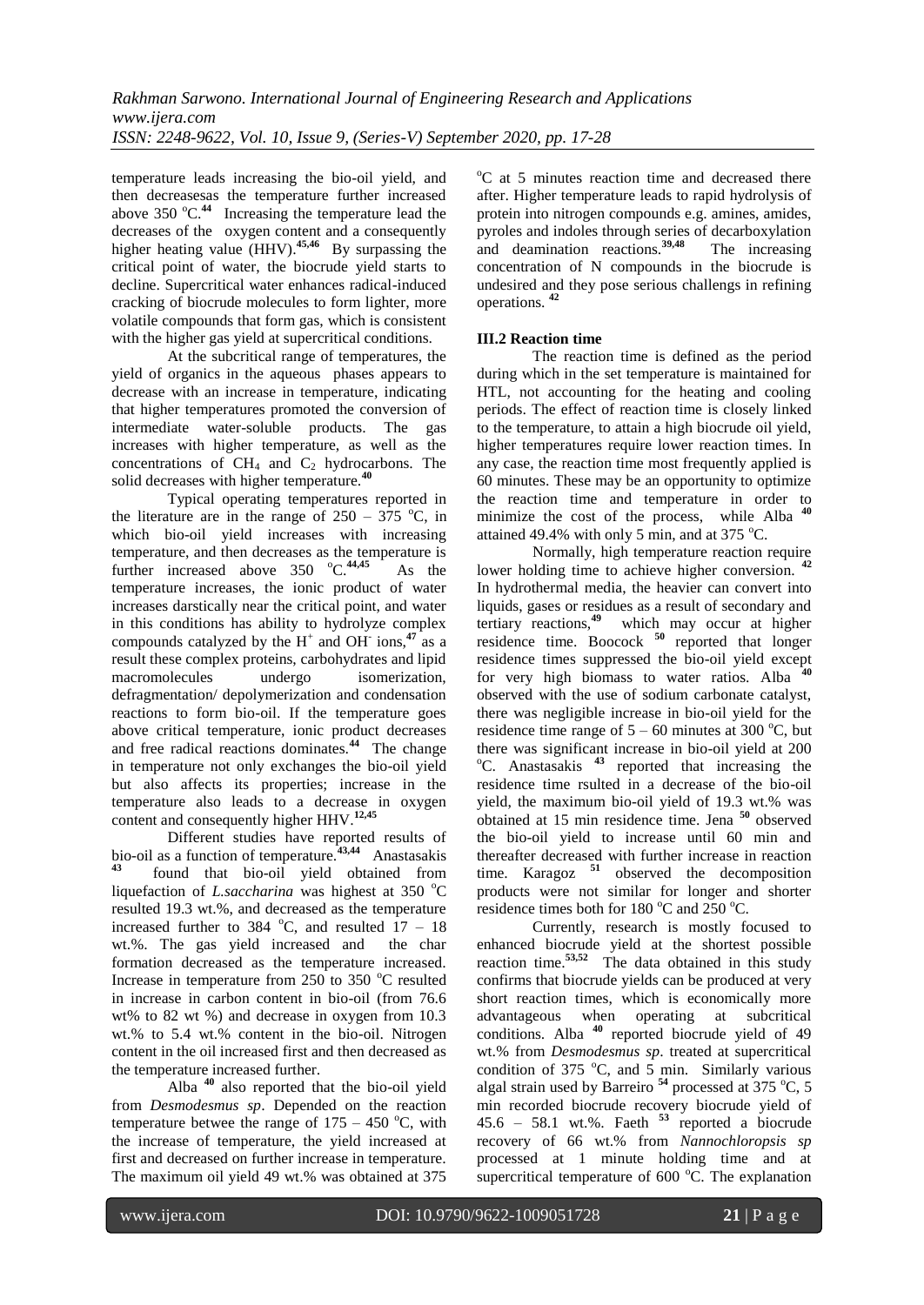for higher biocrude yield at short time holding time could be due to the quick release of the intracellular content of the microalgae leading to very sharp decrease in solid residue and increase in high biocrude yield.**<sup>44</sup>**

# **III.3 Heating rate**

The effect of the heating rate on the biocrude yield remains still unclear. The results for *Nannochloropsis acculata* and *Chlorella vulgaris*, Biller  $\frac{39,55}{9}$  show that no effect can be noticed by increasing the heating rate from 10 to 25  $^{\circ}$ C min<sup>-1</sup>.

The heating rate also affects the biomass hydrolysis. For a continuous flow-type reactor, a high heating rate shortens the residence time of the biomass, resulted in a reduced degradation of the glucose product, therefor leading to a high production yield of glucose. Using low heating rate of 0.18  $\textdegree$ C/s, the hydrolysis and decomposition reactions occurs in a heterogeneous phase conditions. These compounds probably decompose further to water-insoluble residues at high temperatures.

Using higher heating rates of 2.2  $\textdegree$ C/s, the hydrolysis and decomposition reactions can occur in a homogeneous phase. Reactions mechanisms of cellulose under homogeneous and heterogeneous conditions are very different as evident by the formation of "glucose char" in the former or the formation of "cellulose char" in the later. Rapid heating rate avoids biopolymers depolymerize and start degrade before the right reaction temperature is reached. In was observed that cellulose hydrolysis rate in water at 25 Mpa increased tenfold between 240 and 310 °C.<sup>48</sup>

# **III.4 Effect of Biomass Loading**

Biomass loading expressed in precentage of the mass ratio of dry algae to feedstock. Many researchers **43-45** have investigated the potential effect of biomass loading on hydrothermal liquefaction. High biomass to water ratios can suppress dissolution of biomass components and reaction rate due to the relative interactions among molecules of biomass and that of water becoming less influential.**<sup>49</sup>** According to Jena **<sup>45</sup>**, Bio-oil yield from *Spirullina* increased from 32.5 wt.% to 39.9 wt.%, when the solids concentration increased from 10 wt.% to 20 wt.% and then remained constant with further increases to 50 wt.%. Valdez **<sup>44</sup>** observed of bio-oil yield from 36 to 46 wt.% of the *Nannochloropsis* concentration in the slurry increases from 5 to 35 wt.%.

With different species of algae might have behaved differently results during hydrothermal liquefaction. Anastasakis **<sup>43</sup>** observed that the bio-oil yield increased as the biomass to water ratio increased from 2/30 to 3/30 and had no influence when the ratio was further increased. In case of the

other effects like loading ratio and residence time for algae biomass, some studies have been performed but there are not much literatures to fully understand the effect of those parameters and moreover it depends upon the type of algae strains.

The main biochemical composition of algae are carbohydrates, lipids, and proteins. These biochemical components undergoes decomposition/de-polymerization, degradation, re-polymerization to form products. According to Sasaki,**<sup>56</sup>** below super-critical region glucose degradation rate was higher than cellulose hydrolysis rate, but as the temperture approached and entered super-critical region cellulose hydrolysis rate proved to be higher than glucose degradation rate. The cellulose hydrolysis rate increased ten fold between 240 and 310  $^{\circ}$ C in water at 25 MPa, and also at 280  $\degree$ C within 2 minutes, 100% cellulose conversion was achieved.**<sup>57</sup>**

Lipids are naturally fats and oils. They are non-polar compounds with mainly aliphatic character,**<sup>48</sup>** which can undergo reactions that can convert them into ready substitutes for conventional hydrocarbons.**<sup>13</sup>** Rapid hydrolysis of fatty acids were achieved in liquid water at temperature of 330 – 340 °C, for  $10 - 15$  minutes, giving  $90 - 100$  % yields of free fatty acids. Fatty acids have high thermal stability but it can be partly degraded at hydrothermal conditions to produce long chain hydrocarbons, which have excellent fuel properties.**<sup>48</sup>**

Proteins are the major biomass components found in algae. Amino acids are the building block of protein come from algae. Conversion of protein into bio-oil under HTL conditions leads to high nitrogen content in the bio-oil which are undesirable as it produce NOx gases. Considering the stability, peptide bonds are more stable than glycosidic bonds and thus slow hydrolysis of protein is achieved at 250 <sup>o</sup>C.<sup>58</sup> According to Rogalinski,<sup>59</sup> the highest yield of amino acid from hydrolysis of bovine albumin (BSA) was obtained at 290  $^{\circ}$ C and 65 seconds, but the total yields were very low due to degradation of amino acids. There was complete decomposition of all amino acids at  $330\text{ °C}$  and  $200$  seconds. Macroalgae have higher ash than microalgae, resulting in lower yields of biocrude oil,**<sup>43</sup>** it is indicated that microalgae could be more easily converted into biocrude oil than macroalgae.

# **III.5 Catalysts**

There are many types of catalysts such as homogeneous and heterogeneous catalysts. Homogeneous catalysts employed for HTL are acids (H2SO4, HCl, and acetic acid), salts and alkalis (CaCO3, Ca(OH)2, HCOONa, and HCOOK **<sup>60</sup>**;  $Na_2CO_3$ , NiO,  $Ca_3(PO_4)_2$ .<sup>61</sup> The Acids and alkalis enhance the hydrolysis of algal biomass, while metal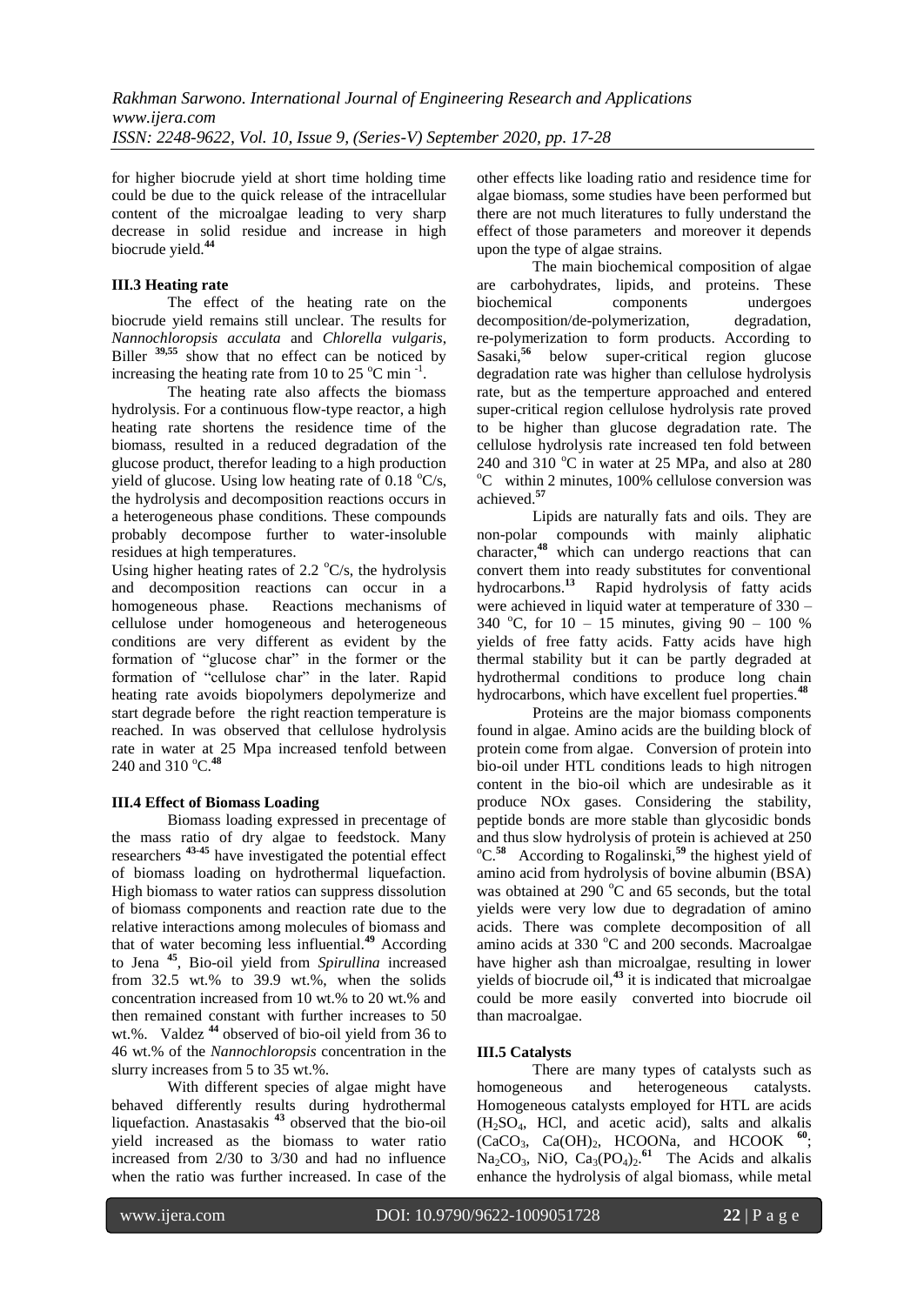ions favor the dehydration during HTL.**<sup>62</sup>** The bio-oil increased for various catalysts in the order of Na2CO<sup>3</sup> > CH3COOH> KOH > HCOOH.**<sup>63</sup>**

They appear to improve the liquefaction yields and decrease the solid residues. These catalysts cause a rise in pH, which inhibits the dehydration of biomass molecules and promotes decarboxylation. It is also believed that they enhance the water-gas shift reaction, favoring the formation of  $H_2$  and  $CO_2$ .<sup>64</sup> The  $H_2$  gas may act as reducing agent, thus increasing the heating value of the oil. $48$  They are concerns about the role that they play, as they appear to be consumed during the process, so they might be considered as reagents rather than catalysts.

Majority of the work has focused on homogeneous catalysis by acid, alkali or metal salts, because homogeneous catalysts are cheap, compared with heterogeneous catalysts. However, homogeneous catalysts have drawbacks of special requirement on HTL reactor material and being difficult to recycle.<sup>61</sup> In comparison, heterogeneous catalysts have the advantages of reaction selectivity and post HTL separation is more easily.

Several heterogeneous catalysts have been reported in the literature: Pd, Pt or Ru supported on C; CoMo,Ni, Ni/SiO<sub>2</sub>, Al<sub>2</sub>O<sub>3</sub> and zeolite.<sup>13</sup> Beside the advantages, they can present several drawbacks, such as sintering, dissolution, poisoning or interparticle diffusion limitations. Duan and Savage **<sup>65</sup>** tested six different heterogeneous catalysts, changing the headspace environment used during the reaction (inert with He or reducing with  $H_2$ ). Ce/HZSM-5 was more superior then HZSM-5 as a liquefaction catalyst of *C.pyrenoidosa*. **66**

Various kinds of biomass resources (i.e. algal, woody, lignin, rice husk) have used in the non-catalytic hydrothermal liquefaction. Non-catalytic hydrothermal liquefaction of algal biomass results in high bio-oil yields. Experimental conditions of some influental literature for non-catalytic hydrothermal liquefaction of biomass was summarized by Tekin.**<sup>67</sup>**

The presence of hetroatoms such as N, O, and S in the algal biocrude posses major challenges for the downstream refining process to produce fuel products.**40,55** Elliots**<sup>68</sup>** recently reported that heteroatoms in biocrude could be removed or reduced by hydro-treatment in the precence of suitable catalysts. Catalysts for upgrading of bio-oil from algae used Ni-Ru/CeO<sub>2</sub>.<sup>69</sup> NiMo/Al<sub>2</sub>O<sub>3</sub> catalysts were promising to produce high yields in gasoline range.**<sup>70</sup>**  $Galadian<sup>71</sup>$  also found that solid catalysts given for improving bio-oil quality.

# **III.6 Solvents**

Hydrothermal liquefaction is a medium temperature and high pressure thermochemical

process during which biomass is broken down into fragments of small molecules in water. The light fragments, which are unstable and reactive, can then re-polymerize into oiley compounds with various ranges of molecular weights.**<sup>72</sup>** Many solvents have been used during this kind of treatment, such as water, ethanol, methanol, acetone and 1,4-dioxane. Among these used solvents, water is the most environmental friendly. Li **<sup>73</sup>** proposed that in the liquefaction of biomass into bio-oil fractions obtained in water have a lower carbon content and higher oxygen content, with lower heating value. To enhance the yield of liquid products with lower oxygen content, hence higher heating value, the used of organic solvents have been adopted.**74-76**

Solvents have remarkable effect on the liquefaction reaction. Some articles reported that the liquefaction of biomass in the present of organic solvents were effectively lowers the viscosity of heavy oil derived from biomass liquefaction.**<sup>76</sup>** Although solvents have shown obvious reactive activity in many works, it is still unclear how solvents affect the biomass liquefaction process. Liquefaction of biomass with proper solvents is a process that can prospectively be integrated with optimized conditions to produce fuel and valuable chemicals.**<sup>77</sup>** The role of the solvent during treatment is usually to fragment the biomass and stabilise the fragmented products to ensure maximum production of bio-oil. The better solvent is at stabilising the fragments, the higher the oil yield and the lower the solid biochar fraction.**<sup>50</sup>** Jin**<sup>78</sup>** reported that hydrothermaly liquefaction of microalgae in sub-and supercritic acetone, temperature range of 170 – 350  $^{\circ}$ C, time varies from 5 to 120 minutes. The highest biocrude yield of 60.1 wt% was achieved at 290  $^{\circ}$ C, the HHV values ranging from 28.7 to 37.1 MJ/kg.

# **III.7 Organic solvents**

Water is very common solvent in hydrothermal liquefaction process for marine biomass.**41,79,80** The properties of water has well known in sub-a nd supercritical conditions. In suband supercritical conditions the propertues of water was change, either density, dielectric constant, ionic product and pkw.**<sup>81</sup>** The water has two unique feature: one is a high ion product at elevated temperatures. This fact indicates that the water can act as an acid or base catalysts. Another feature is a low relative dielectric constant. It's indicating that the water can be used for extracting hydrophobic substances from natural resources. Water at sub-critical conditions becomes an effective solvent but is significantly less corrosive than other chemical solvents.<sup>8</sup>

Many researchers used organic solvent for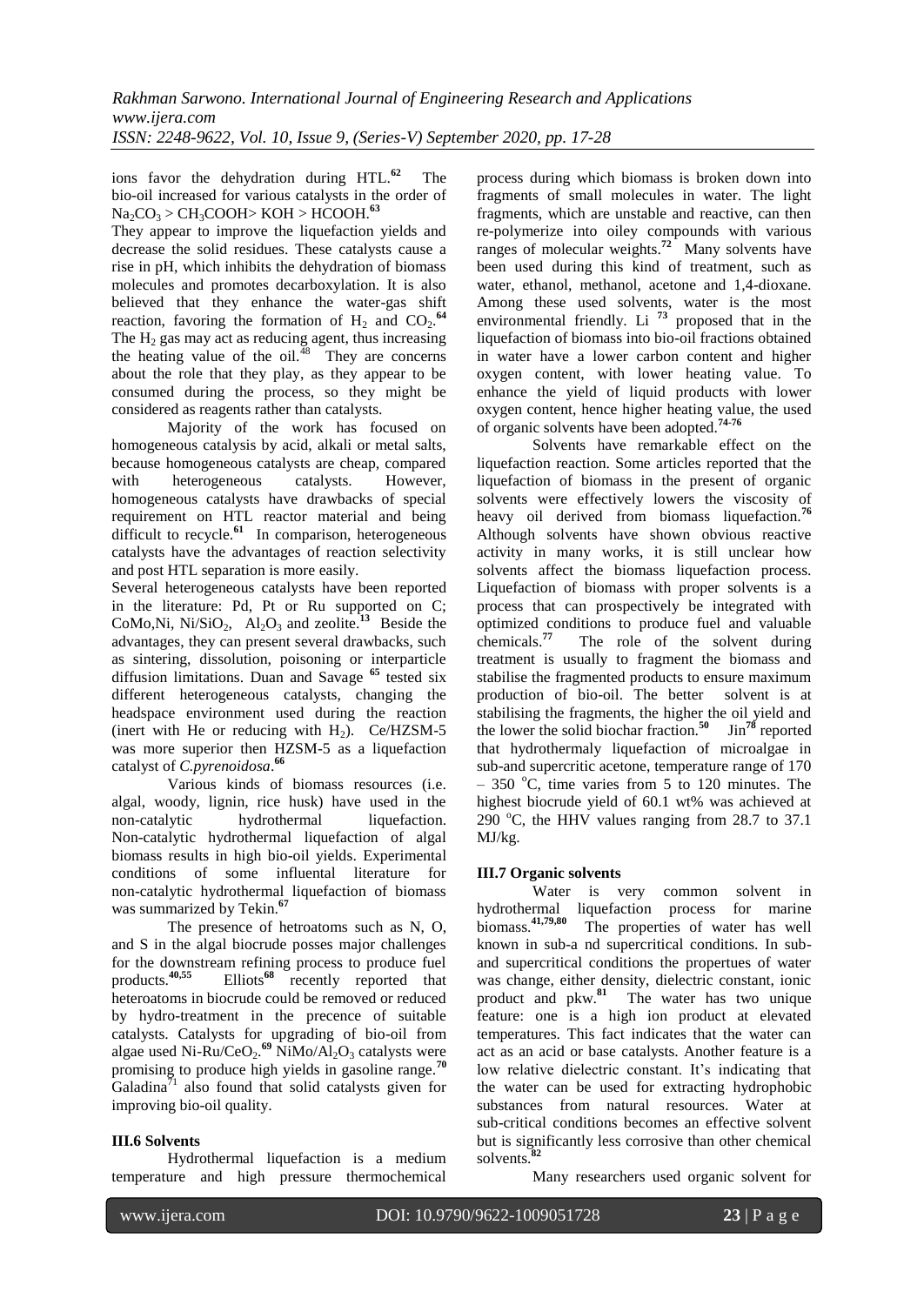microalgae conversion into bio-oil, such as acetone**<sup>78</sup>** , ethanol**<sup>83</sup>**. Zhang**<sup>83</sup>** reported that *Chlorella pyrenoidosa* was hydrothermally into bio-crude. The ethanol-water solution have the best performance with highest bio-crude yield of 57.3% and the lowest solid residue yield of 9.4%. Jin**<sup>78</sup>** liquefaction of microalgae in temperature varies  $170$  to  $350$  °C, acetone microalgae ratio 2/2.5 to 16/2.5, and time varied from 5 to 120 min. The highest bio-crude yields of 60.1% wt.% was achieved at 290  $^{\circ}$ C.

# **IV. CONVERSION IN HTL PROCESS**

Degradation algae in the HTL process resulted solid residue, liquid water soluble and gaseous products. Biomass of algae has dry basis is solid pattern. The conversion was degaration of the solid into liquid and gaseous.

The complex organic materials in the form of biomass and biogenic waste is cracked and reduced into heavy oil and useful chemicals. Biomass consists of lignin, cellulose and hemicallulose in variety of composition. Algae consists of mostly lipid, protein and carbohydrate in variety of species.

Some of the complex chemical reactions that occur during liquefaction.**<sup>84</sup>** Those involved, (1) cracking and reduction of cellulose, hemicellulose, lignin, protein and lipid into smaller fragment; (2) hydrolysis of cellulose and hemicelluloses to glucose and other simple sugar; (3) hydrogenolysis in the presence of  $H_2$ ; (4) reduction amino acids; (5) reformation reactions via dehydration and reformation reactions via dehydration and decarboxylation; (6) degradation of C-O and C-C bonds and (7) hydrogenation of functional groups. Reactive fragments reacts to each other to built bigger stable molecules that called bio-crude. Some fragment further degradation become gaseous such  $H_2$ , metan,  $CO_2$  and  $CO$ .

The aims to screen parameters operation is to get higher yield bio-oil and good quality. Higher yield bio-oil can be derived high presentage of oil fraction, higher HHV value can be resulted by the bio-oil that have oxygen and nitrogen in lower contents.

# **V. CONCLUSIONS**

Hydrotherm al liquefaction appears to be promising process that can proceed micoalgae into bio-oil. HTL can be compatible with current algae conversion technology. Algae residue after extraction of biodiesel, such residue or other high-value products can be further converted into biocrude oil via HTL. Thus constituting an example of biorefinary of whole algae. Algae have the ability to contribute to resolving the issues of energy and the environment. The process conditions used to process algae in the range of 250 to 375  $^{\circ}$ C, 10 – 20 Mpa and microalgal mass fraction of  $5 - 20\%$  in the slurry feed. The

residence time  $5 - 120$  minutes, and bio-oil yield about  $45.6 - 58.1$  wt.%. HTL of the halophytic microalga *Tetraselmis sp*. indicated that shorter reaction time and temperature below super-critical point would ideal to achieved maximum biocrude yield. HTL treatment with shorter reaction time has many advantages, which include reduction in capital costs and energy consumption. Shorter reaction time is excellent candidate to transform to continue process that closely to real scale up operations.

# **REFERENCES**

- [1]. Khan S.A., Rashmi, Hussain ,M.Z., Prasad, S., and Banerje, U.C. 2009. Prospects of biodiesel production from microalgae in India. Renew. Sust. Enerfgy Rev. 13, 2361 – 2372.
- [2]. Aresta, M., Dibenedetto, A., and Barberio, G. 2005. Utilization o f macro-algae for enhanced  $CO<sub>2</sub>$  fixation and biofuels production: development of a computing software for an LCA study. Fuel Processing Technology, 86, 1t679 – 1693.
- [3]. McHugh, D.J. 2003. A guide to the seaweed industry. FAO Fisheries Technical Paper No. 441, 105.
- [4]. Kraan, S. 2010. Mass cultivation of carbohydrate rich macroalgae, possible solution for sustainable biofuel production. Mitig.Adapt.Strateg. Glob Change (doi: 10.1007/s11027-010-9275-5).
- [5]. Scott, S.A., Davey,M.P., Dennis, J.S., Horst, I. Et al. 2010. Biodiesel from algae: challenges and prospects. Curr Opin Biotechnol, vol. 21, pp. 277 – 86.
- [6]. Rodolfi, I., Chini Zittelli, G., Bassi, N., Padovani, G., Biondi, N., et al. 2009. Microalgae for oil: Strain selection, induction of lipid synthesis and outdoor mass cultivation in a low-cost photobioreactor. Biotechnology and Bioengineering, vol.  $102$ , pp.  $100 - 112$ .
- [7]. Nakamura, D.N. 2006. The mass appeal of biomass. Oil &Gas J. Vol.104, pp. 15-
- [8]. Pyiyadarshani, I., Sahu,D. And Rath, B. 2012. Algae in Aquaculture. International J. Of Health Sciences and research. Vol. 2, pp. 108 – 114.
- [9]. Milledge, J.J., Smith, B., Dyer,P.W. and Harvey, P.2014. Macroalgae-Derived Biofuel: A Review of Methods of Energy Extraction from Seaweed Biomass. Energies,7, 7194 – 7222.
- [10]. John, RP., Anisha, GS., Nampoothiri, KM., Pandey, A. 2011. Micro and maceoalgal biomass: a renewable source for bioethanol. Bioresource Technol. 102: 186 – 93.
- [11]. Rajkumar, R., Yaakob, Z. And Takriff, M.S. 2014. Potential of the Micro and Macro Algae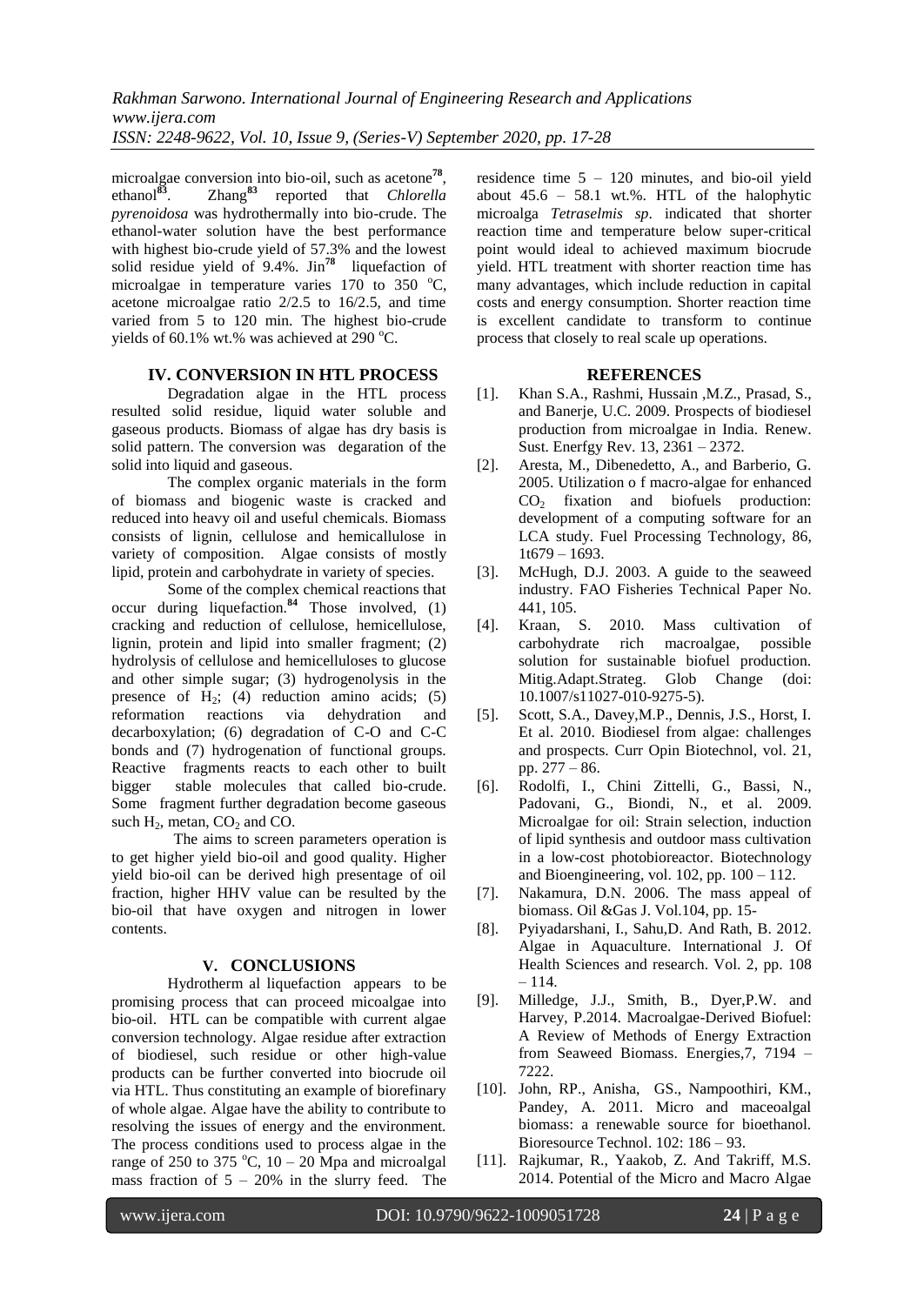for Biofuel Production: A Brief Review. BioResources, 9(1), 1606 – 1633.

- [12]. Brown, T.M., Duan,P. and Savage, P.E. 2010. Hydrothermal Liquefaction and Gasification of nannochloropsis sp. Energy & Fuel, vol. 24, pp. 3639 – 3646.
- [13]. Peterson, A.A., Vogel,F., Lachance, R.P., Froling, M., Antal, M.J. and Tester, J.W. 2008. Thermochemical biofuel production in hydrothermal media: A review of sub-and supercritical water technology. Energy & Environment Science, vol.1,pp. 32-65.
- [14]. Notoya, M. 2010. Production of biofuel by macroalgae with preservation of marine resources and environment, "Seaweeds and their Role in globally Changing Environments, Cellular Origin, Life in Extreme Habitats and Astrobiology, Israel et al.(eds), Springger Science+Business Media B.V. 15, 217 – 228. (DOI:10.1007/978-90-481-8569-6-13).
- [15]. Luning, K. and Pang, S.J. 2003. Mass cultivation of seaweeds: Current aspects and approaches. J.Appl.Phycol. 15: 115 – 119.
- [16]. Goh, C.S. and Lee, K.T. 2010. A visionary and conceptual macroalgae-based third generation and sustainable development. Renew.Sust. Energy Rev. 14, 842 – 848.
- [17]. Wi, S.G., Kim,H.J., Mahadevan, S.A., Yang, D. And Bae,H. 2009. The potential value of the seaweed Ceylon Moss (gelidium amansii) as an alternative bioenergy resource. Bioresour. Technol. 100: 6658 – 6660.
- [18]. Thomas, F.R. 2006. Algae for liquid fuel production Oakhaven permaculture Center. Permaculture Activist,  $59$ ,  $1 - 2$ .
- [19]. Dhargalkar, V.K. and Pareira, N. 2005. Seaweed: Promising plant of the millenium. Science and Culture, 71 (3-4), 60 – 66.
- [20]. Savage, N. 2011. Algae: The scum solution. Nature, 474 (7352), S15 – S16.
- [21]. Williams, P.J.L.B. and Laurens, L.M.L. 2010. Microalgae as biodiesel&biomass feedstock: review & analysis of the biochemistry, energetics & economics. Energy Environ.Sci.3, 554 – 590.
- [22]. Heilmann, S.M., Davis,H.T., Jader,L.R., Lefebvre,P.A., Sadowsky,M.J. Schendel,F.J. 2010. Hydrothermal carbonization of microalgae. Biomass & Bioenergy, 34: 875 – 882.
- [23]. Dragone, G., Fernandes, B., Vicente,A.A., Teixeria,J.A. 2010. Third generation biofuels from microalgae. In: Mendez-Vilas,A., editors. Current research, technology and education topics in applied microbiology and microbial biotechnology(Microbiology Book Series 2). Badajoz: Formatex, p. 1355 – 1366.
- [24]. Tredici, M.R. 2010. Photobiology of microalgae mass cultures: Understanding the tools for the next green revolution. Biofuels, 1, 143 – 162.
- [25]. Ahmad,A.L., Mat Yasin,N.H., Derek,C.J.C. and Lim,J.K. 2011. Microalgae as a sustainable energy source for biodiesel production: A Review. Renew.Sust.Energy Rev. 15: 584 – 593.
- [26]. Huang,G., Chen,F., Wei,D., Zhang,X. And Chen,G. 2010. Biodiesel production by microalgal biotechnology. Appl. Energy,  $87:38 - 46.$
- [27]. Chisti,Y. 2007. Biodiesel from microalgae. Biotechnol. Adv. 25, 294 – 306.
- [28]. Patil, V., Tran,K.Q. and Giselrod,H.R. 2008. Towards sustainable production of biofuels from microalgae. Int.J.Mol.Sci. 9, 1188 – 1195.
- [29]. Mata,T.M., Martins,A.A. and Caetano,N.S. 2010. Microalgae for biodiesel production and other applications: A Review. Renew.Sust.En.Rev. 14(1), 217 – 232.
- [30]. Vonshak, A. 1990. Recent advances in microbial biotechnology. Biotechnol. Adv. 8, 709 – 727.
- [31]. Li,P., Miao,X. and Zhong,J. 2011. A visionary and conceptual macroalgae-based third generation and sustainable development. Renew.Sus.Energy Rev. 14:842 – 848.
- [32]. Lopez Barreiro, D., Samori, C., Terranella, G., Hormung,U., Kruse,A. and Prins,W. 2014. Assessing microalgae biorefinery routes for the production of biofuels via hydrothermal liquefaction. Bioresour Technol. 174: 256 – 65. Doi: 10.1016/j.biortech.2014.10.031
- [33]. Mercer, P. and Armenta, R.E. 2011. Developments in oil extraction from microalgae. European J.lipid Science and Tech. Vol. 113, pp. 539 – 547.
- [34]. Xu,L., Brilman DWF. Withag, JAM., Brem, G. Kersten,SRA. 2011. Assessment of a dry and a wet route for the production of biofuels from microalgae: energy balance analysis. Bioresour.Technol.102(8), 5113 – 22.
- [35]. Demirbas, A. 2001. Biomass resource facilities and biomass conversion processing for fuels and chemicals. Energy Convers. Manag. 42: 1357 – 1378.
- [36]. Marcilla,A., Catala, L., Garcia-Quesada,J.C., Valdes,F.J., Hernandez,M.R. 2013. A review of thermochemical conversion of microalgae. Renew.Sustain.Energy Rev. 27:11 – 19.
- [37]. Neveux, N., Yuen,A.K.L., Jazrawi,C., Magnusson, M., haynes, B.S., Masters, A.F., Montoya, A., Paul,N.A., Maschmeyer,T., de Nys,R. 2014. Biocrude yield and productivity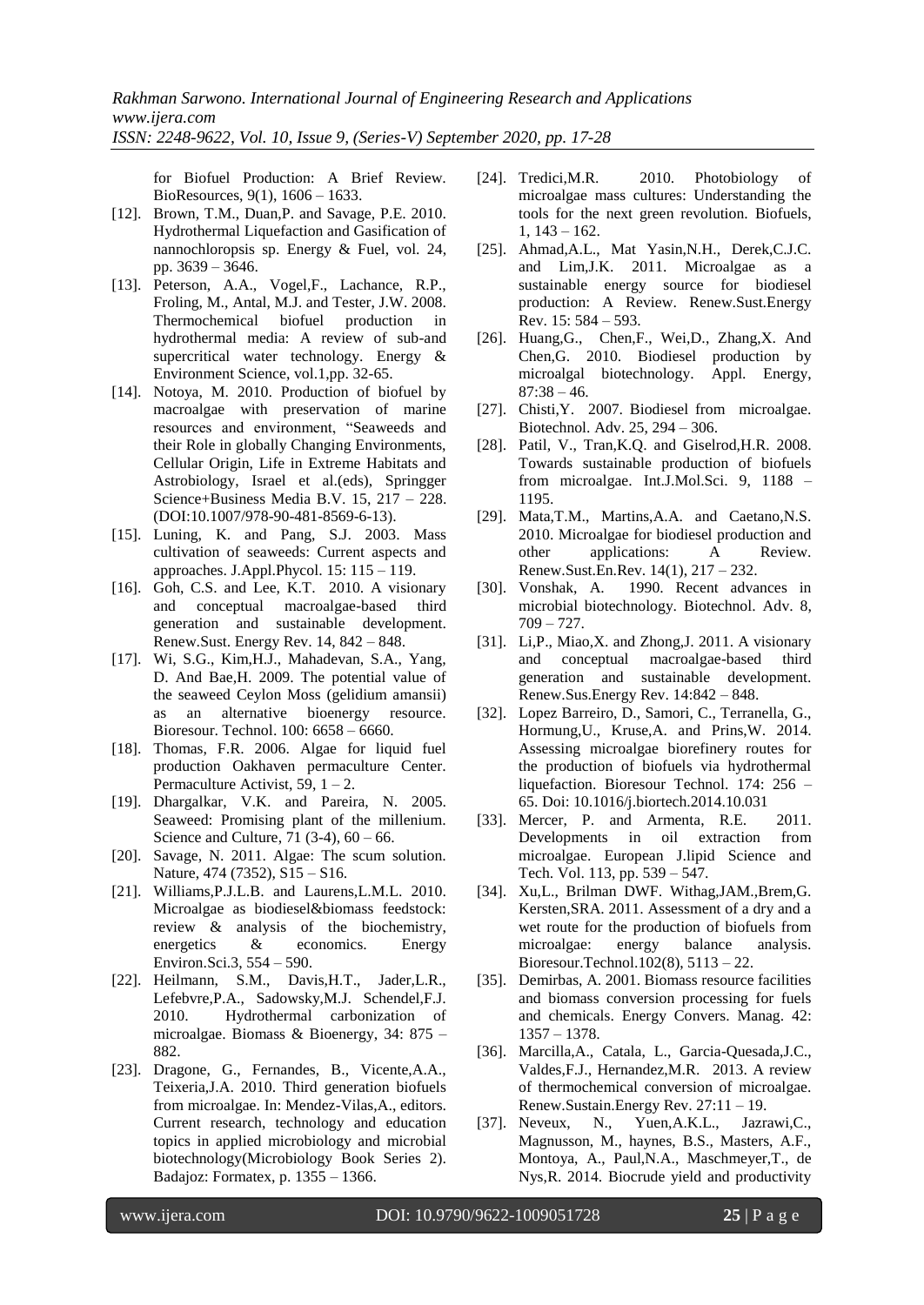from the hydrothermal liquefaction of marine and freshwater green macroalgae. Bioresour. Technol. 155: 334 – 341.

- [38]. Torri, C., Alba,L.G., Samori,C., Fabbri,D., Brilman, D.W.T. 2012. Hydrothermal treatment (HTT) of microalgae: detailed molecular characterization of HTT oil in view of HTT mechanism elucidation. Energy Fuels,  $26, 658 - 671.$
- [39]. Biller,P. Ross,AB. 2011. Potential yields and properties of oil from the hydrothermal liquefaction of microalgae with different biochemical content. Bioresour.Technol.  $102(1):$   $215 - 25$ .
- [40]. Alba, GL., Torri, C., Samori, C., van der Spek, J., Fabbri, D., Kersten, S.R.A. et al. 2012. Hydrothermal treatment (HTT) of Microalgae: Evaluation of the process As Conversion Method in an Algae Biorefinery Concept. Energy & Fuels, vol. 26, pp. 642 – 657.
- [41]. Vardon, D.R., Sharma, B.K., Scott,J., Yu,G., Wang,Z., Schideman, L., Zhang,Y. And Strathmann, T.J. 2011. Chemical properties of biocrude oil from the hydrothermal liquefaction of Spirulina algae, swine manure, and digested anaerobic sludge. Bioresource Technology, 102: 8295 – 8303.
- [42]. Barreiro, D.L., Prins, W., Ronsse,F., and Brilman,W. 2013. Hydrothermal liquefaction (HTL) of microalgae for biofuel production: State of the art review and future prospects. Biomass and bioenergy, 53:113 – 127.
- [43]. Anastasakis, K. And Ross, A.B. 2011. Hydrothermal Liquefaction of the brown macro-alga laminaria saccharina: effect of reaction conditions on product distribution and composition. Bioresour Technol, vol 102, pp.4876 – 83.
- [44]. Valdez, P.J., Nelson, M.C., Wang, H.Y., Lin, X.X.N.N. and Savage, P.E. 2012,Nov. Hydrothermal liquefaction of Nannochloropsis sp.: Systematic study of process variables and analysis of the product fractions. Biomass & Bioenergy, vol. 46, pp. 317 – 331.
- [45]. Jena,U. Das, K.C., Kastner,J.R. 2011. Effect of operating conditions of thermochemmical liquefaction on biocrude production from spirulina platensis. Biresour. Technol.  $102(10)$ : 6221 – 9.
- [46]. Minowa, T., Yokoyama,S., Kishimoto,M., Okakura,T. 1995. Oil production from algal cells of Dunaliella tertiolecta by direct thermochemical liquefaction. Fuel, 74(12):  $1735 - 8.$
- [47]. Kruse, A. and Dinjus, E. 2007. Hot compressed water as reaction medium and reactant- properties and synthesis reactions. J.

Supercritical Fluids, vol. 39, pp. 362 – 380.

- [48]. Toor,SS., Rosendahl, L., Rudoft,A. 2011. Hydrothermal liquefaction of biomass: a review of subcritical water technologies. Energy,  $36(5)$ :  $2328 - 42$ .
- [49]. Ahktar,J. and Amin, N.A.S. 2011. A Review on process conditions for optimum bio-oil yield in hydrothermal liquefaction of biomass. Renew. Sustain.Energy.Rev. 14, 919-937
- [50]. Jena, U. And Das, K.C. 2011. Comparative Evaluation of Thermochemical Liquefaction and Pyrolysis for Bio-oil Production from Microalgae. Energy & Fuels, vol.25, pp. 5472 – 5482.
- [51]. Karagoz, S., Bhaskar, T., Muto, A., Sakata, Y. And Uddin, M.A. 2004. Low-Temperature hydrothermal treatment of Biomass: Effect of reaction Parameters on products and Boiling Point Distributions.Energy & Fuel, vol. 184, pp. 234 - 241.
- [52]. Faeth, JL., Valdez, PJ., and Savage, PE. 2013. Fast hydrothermal liquefaction of nannochloropsis sp. to produce biocrude., vol. 27, no. 3, pp. 1391 – 1398.
- [53]. Jazrawi, C., Biller, P., Ross, AB., Montoya, A., Maschmeyer, T., Haynes, BS. 2013. Pilot plant testing of continuous hydrothermal liquefaction of microalgae. Algal Research, vol.2, no.3, pp.268 – 277.
- [54]. Barreiro, D.L., Carlos, Z., Nico, B., Wim, V., Ronsse,F., Brilman,W. And Prins, W. 2013. Influence of strain-specific parameters on hydrothermal liquefaction of microalgae.Bioresource Technol, vol. 146:pp. 463 - 471.
- [55]. Biller,P., Riley, R., Ross,AB. 2011. Catalytic hydrothermal processing of microalgae: decomposition and upgrading of lipids. Bioresour.Technol. 102(7): 4841 – 8
- [56]. Sasaki, M., Fang, Z., Fukushima, Y., Adschiri, T. and Arai, K. 2000. Dissolution and Hydrolysis of Cellulose in Sub-critical and Super-critical Water. Industrial & Engineering Chemistry Research, vol. 39,pp. 2883 – 2890.
- [57]. Rogalinski, T., Liu, K., Albrecht, T. and Brunner,G. 2008. Hydrolysis kinetics of biopolymers in sub-critical water. J.Supercritical Fluids.vol.46, pp. 335 – 341.
- [58]. Brunner, G. 2009. Near critical and supercritical water. Part I. Hydrolytic and hydrothermal processes. The J.Supercritical Fluids, vol.47, pp. 373 – 381.
- [59]. Rogalinski, T., Hermann, S. and Brunner,G. 2005. Production of amino acids from bovine serum albumin by continuous in sub-critical water hydrolysis. J.Supercritical Fluids.vol.36,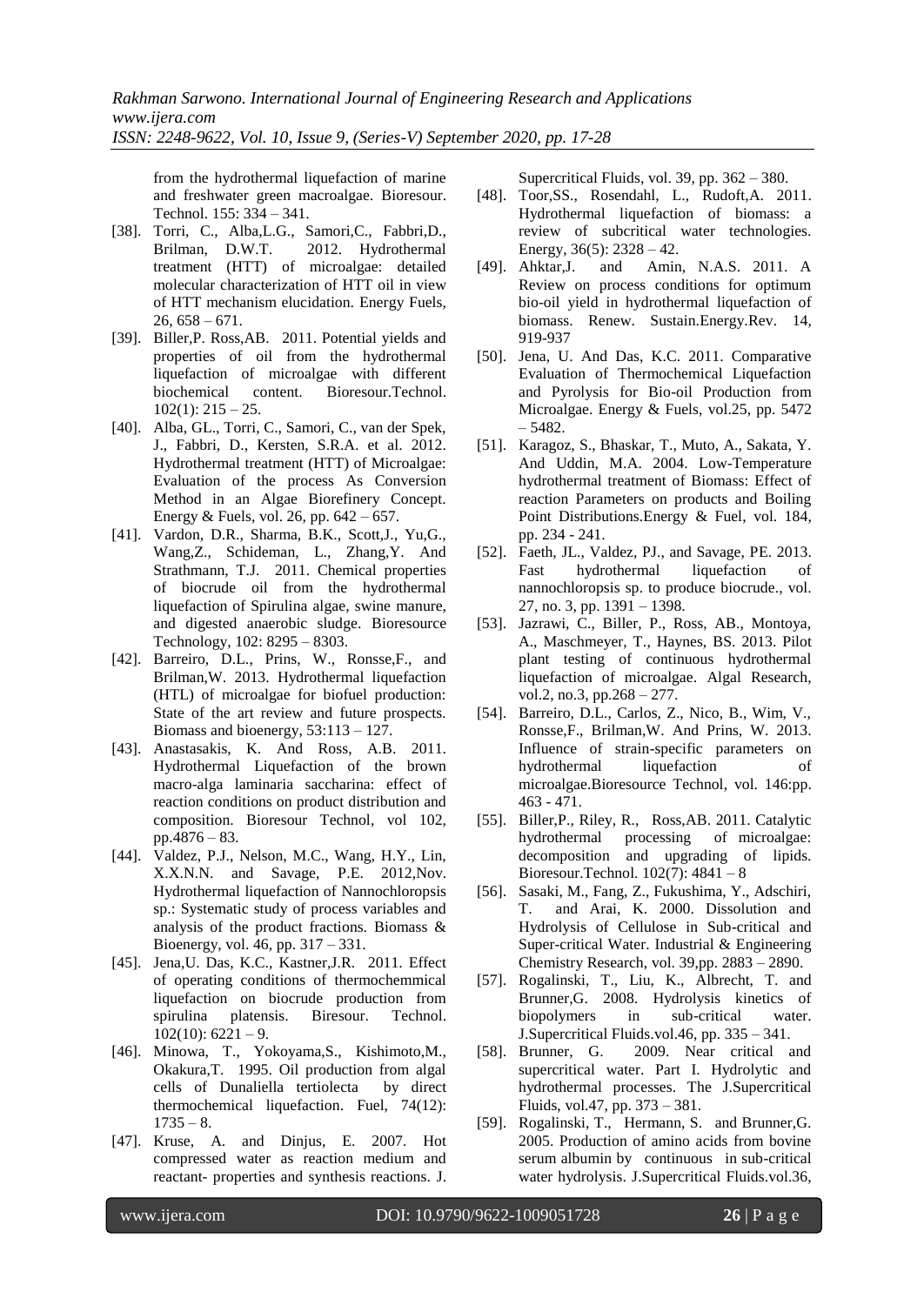pp. 49 – 58.

- [60]. Miyazawa, T., Funazukuri, T. 2005. Polysaccharide hydrolysis accelerated by adding carbon dioxide under hydrothermal conditions. Biotechnol Progr. 21: 1782 – 5.
- [61]. Jena,U. Das, K.C., Kastner,J.R. 2012. Comparision of the effect of  $Na_2CO_3$ ,  $Ca_3(PO_4)$  and Nio catalysts on the thermochemmical liquefaction of microalga spirulina platensis. Appl. Energy, 98: 368 – 75.
- [62]. Kruse, A., and Gawlik, A. 2003. Biomass conversion water at 330 – 410 oC and 30-50Mpa identification of key compounds for indicating different chemical reaction-pathways. Ind.Eng.Chem. Res,42:  $267 - 79.$
- [63]. Vlaskin,M.S., Chernova,N.I.,Kiseleva,S.V., Popel,O.S. and Zhuk, A.Z. 2017. Hydrothermal Liquefaction of Microalgae to produce Biofuels: State of the Art and Future Prospects. Thermal Engineering.vol.64,No.9,: 627 – 636.
- [64]. Elliott,DC., Searlock Jr,L J. 1983. Aqueous catalyst systems for the water-gas shift reaction, 1.Comparative catalyst studies. Ind.Eng.Chem. Prod.RD. 22(3): 426 – 31.
- [65]. Duan,P. and Savage,P.E. 2011. Hydrothermal liquefaction of a microalgae with heterogeneous catalysts. Ind Eng Chem Res.  $50(1)$ :  $52 - 61$ .
- [66]. Xu, Y., Zheng, X., Yu, H. and Hu, X. 2014. Hydrothermal liquefaction of Chlorella pyrenoidosa for bio-oil production over Ce/HZSM-5. Bioresource Technol.  $156: 1 - 5$ .
- [67]. Tekin, K. and Karagoz, S. 2012. Non-catalytic and catalytic hydrothermal liquefaction of biomass. Res Chem Intermed. 39(2): 485 – 498.
- [68]. Elliott, DC., hart, TR., Schmidt, AJ., Neuenschwander, GG., Rotness, LJ., Olarte, MV., Zacher, AH., Albercht, KO., Hallen, RT. and Holladay, JE. 2013. Process development for hydrothermal liquefaction of algae feedstock in a continouus-flow reactor. Algal Res. In press. Doi:org/10.1016/j.algal.
- [69]. Xu,D., Guo, S., Liu, L., Hua, H., Guo, Y., Wang, S. and Jing, Z. 2018. Ni-Ru/CeO<sub>2</sub> Catalytic Hydrothermal Upgrading of Water-Insoluble Biocrude from Algae Hydrothermal Liquefaction. BioMed Research International. Vol.2018, Article ID 8376127, 9 pages. Doi:10.1155/2018/8376127
- [70]. Castello, D., Haider,M.S., Rosendahl,L.A. 2019. Catalytic upgrading of hydrothermal liquefaction biocrudes: Different challenges for different feedstock. Renewable Energy.

Doi:101016/j.renene.2019.04.003

- [71]. Galadina, A., Muraza, O. 2018. Hydrothermal liquefaction of algae and bio-oil upgrading into liquid fuel: Role of heterogeneous catalysts. Renewable and Sustainable Energy Reviews. Vol. 81, parst 1, January 2018; 1037  $-1048$
- [72]. Zhang, L.H., Xu,C.B., Champagne,P. 2010. Overview of recent advances in thermochemical conversion of biomass. Energy conversion and management. 51: 969 - 982
- [73]. Li,H., Yuan, X.Z., Zeng,G.M.,Tong,J.Y., Yan, Y.,Cao, H.T., Wang,L.H., Cheng,M.Y., Zhang, J.C., Yang,D. 2009. Liquefaction of rice straw in sub- and supercritical 1,4-dioxane-water mixture. Fuel processing Technology, 90: 657 – 663.
- [74]. Karagoz, S., Bhaskar, T., Muto, A., Sakata, Y. 2005. Comparative studies of oil compositions produced from sawdust, rice husk, lignin and cellulose by hydrothermal treatment. Fuel, 84:  $875 - 884.$
- [75]. Huang,H.J., Yuang, X.Z., Zeng,G.M., Wang, J.Y., Li,H., Zhou, C.F., Pei, X.K., You,Q., Chen,L. .2011. Thermochemical liquefaction characteristics of microalgae in sub-and supercritical ethanol. Fuel processing Technology, 92: 147 – 153.
- [76]. Demirbas, A. 2000. Mechanisms of liquefaction and pyrolysis reactions of biomass. Energ. Convers. Manage. 41(6), 633 – 646.
- [77]. Liu, Z.G., Zhang, F.S. 2008. Effects of various solvents on the liquefaction of biomass to produce fuels and chemical feedstock. Energy conservation and Management. 49, 3498 – 3504.
- [78]. Jin, B., Duan, P., Zhang, C., Xu, Y., Zhang, L. and Wang, F. 2014. Non-catalytic liquefaction of microalgae in sub-and supercritical acetone. Chem. Eng.J., 254: 384 – 392.
- [79]. Zhou, D., Zhang, L., Zhang, S., Fu, H. And Chen, J. 2010. Hydrothermal liquefaction of Macroalgae Enteromorpha prolifera to bio-oil. Energy & Fuels. 24: 4054 – 4061.
- [80]. Duan, P., Chang, Z., Xu, Y., Bai, X., Wang, F. and Zhang, L. 2012. Hydrothermal processing of duckweed: Effect of reaction conditions on product distribution and composition. Bioresource Technology. [http://dx.doi.org/10.1016/j.biortech.2012.08.10](http://dx.doi.org/10.1016/j.biortech.2012.08.106) [6.](http://dx.doi.org/10.1016/j.biortech.2012.08.106)
- [81]. Wahyudiono, Machmudah, S. And Goto,M. 2013. Utilization of Sub- and Supercritical Water Reactions in Resource Recovery of